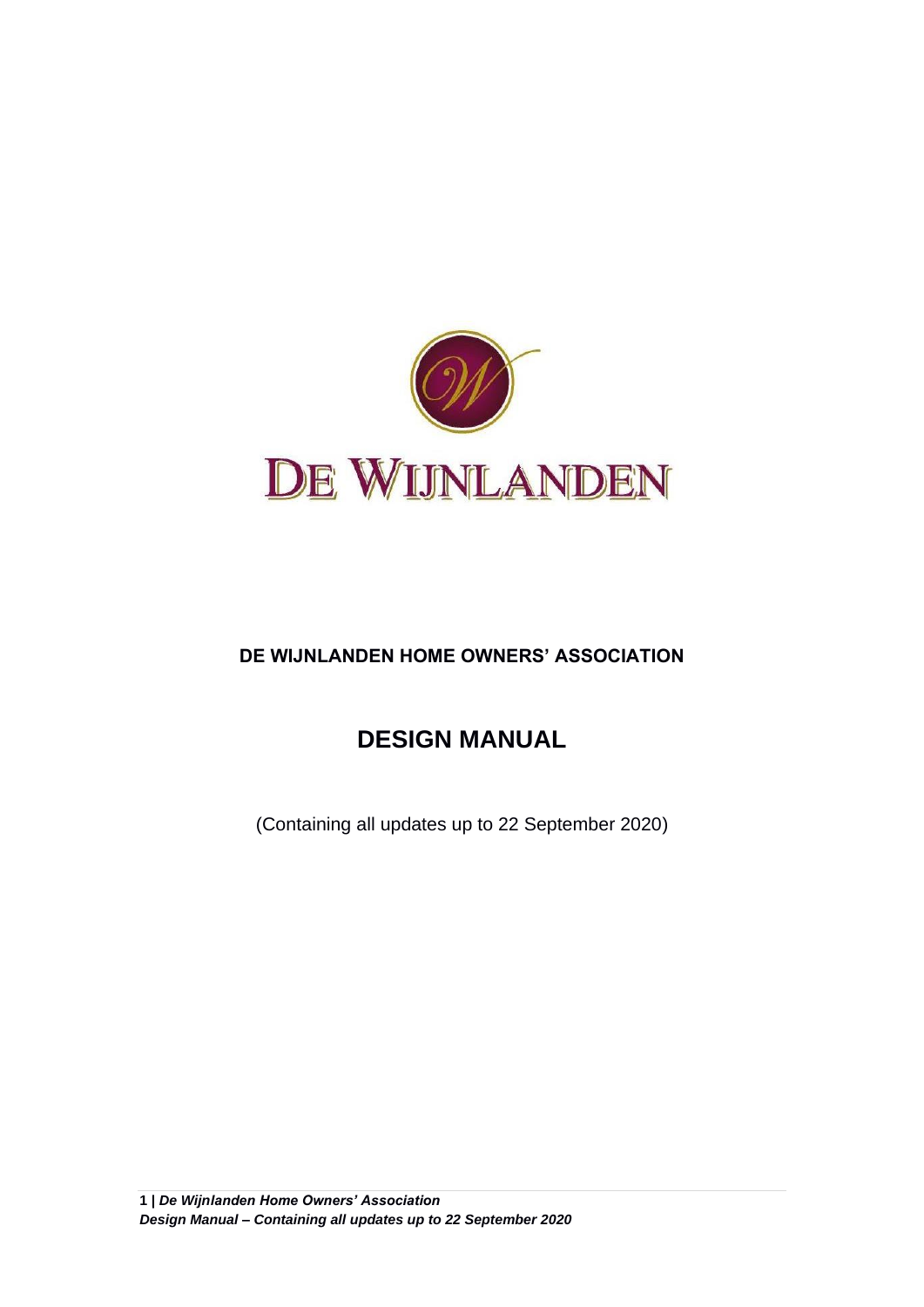# *Design Manual for De Wijnlanden Residential Estate*

# *Home Owners' Association*

The main business of the Home Owners' Association (HOA) is to carry on the promotion, advancement and protection of the interests of the communal group of members of the Association in general and the maintenance and control of the common areas, being those areas arising from the subdivision, which are not residential erven. The guidelines in this manual should be read in conjunction with the Constitution of the Home Owners' Association. In the event of any discrepancy between the two documents, the Constitution shall take precedence.

This document was revised and completed in August 2014. Although deviations were allowed by previous committees, the current document will apply for new builds and alterations/additions.

#### **1. DEFINITIONS:** (only for the purpose of this document):

| "Dwelling" | means a self-contained inter-leading group of rooms used  |
|------------|-----------------------------------------------------------|
|            | only for the living accommodation and housing of a single |
|            | family.                                                   |

- "Outbuilding" means a subsidiary and single storied structure used or intended to be used for garaging of motor vehicles and for storage purposes, ordinarily and reasonably required in conjunction with the main structure.
- "Coverage" means the total percentage area of site that may be covered by buildings, measured over the outside walls and covered by a roof and shall include outbuilding.

"Lateral boundary" or

- "side boundary" of an erf means a boundary other than a street boundary or a rear boundary.
- "Street boundary" means the boundary of an erf, which forms the boundary of a street/road reserve, as demarcated on the subdivision plan.
- "Rear boundary" in relation to a site, means every boundary thereof (other than a street boundary) which is parallel to, or is within 45 degrees of being parallel to every street boundary of such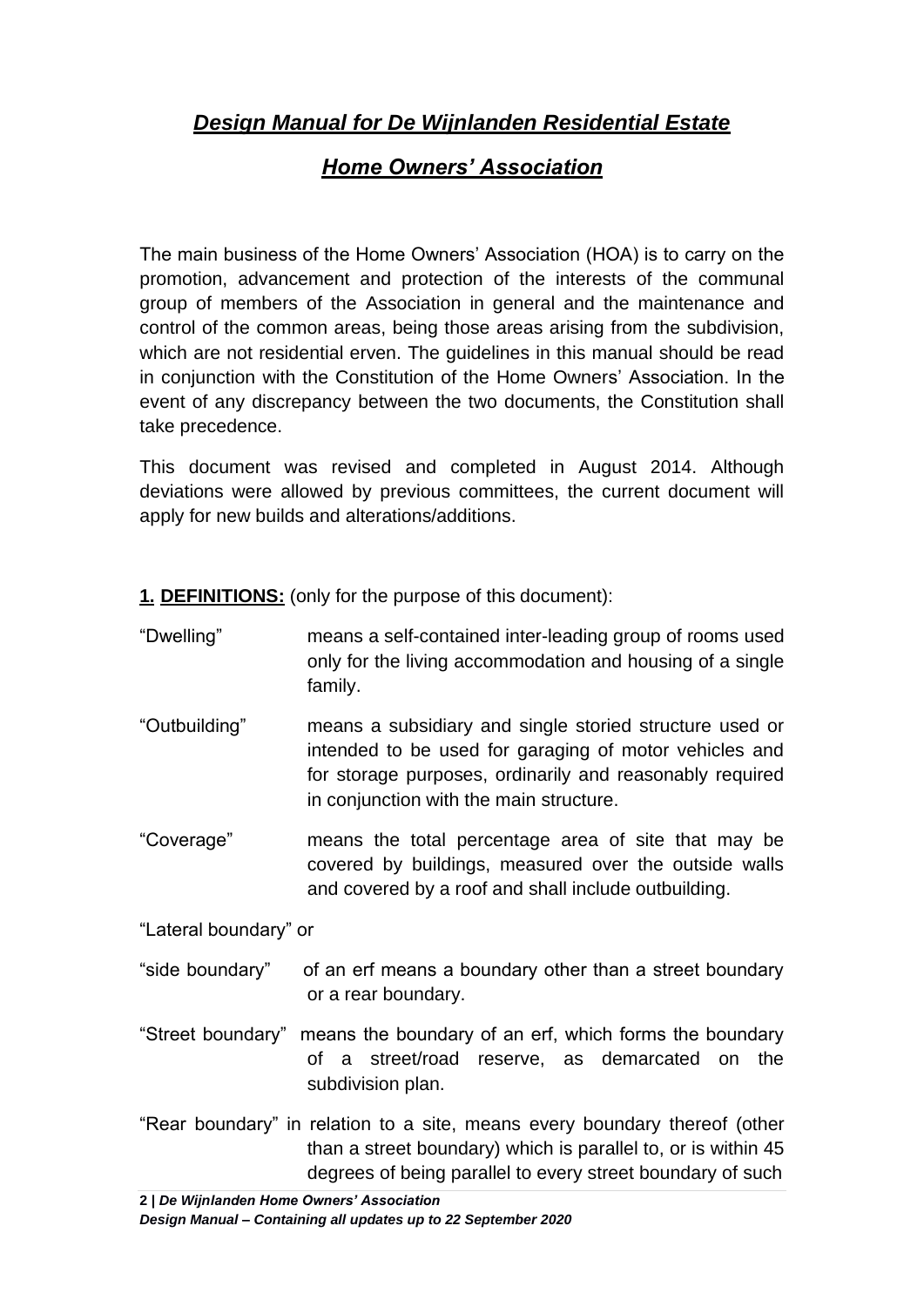site or erf; and which does not intersect a street boundary.

"Home Owners' Association Property"

means any property as demarcated on the subdivision plan including road verges, roads, gatehouses, perimeter fences, private open spaces, etc. including any services and landscaping there-on or there-under.

#### **2. INFORMATION TO BE PROVIDED ON DRAWINGS / PLANS SUBMITTED FOR HOMEOWNERS ASSOCIATION APPROVAL:**

Apart from the requirements of the Local Authority, the following must also be shown on the drawings/plans:

- Total floor area of dwelling.
- Total floor areas of outbuildings.
- Total areas of open areas (driveways, gardens, laundry yards etc)
- Existing trees.
- Trees to be removed / retained.
- Proposed floor levels.
- Storm-water management to the street (not to channel to vineyards or common areas)
- Pool backwash to be discharged into the sewage line
- Proposed elevations of both dwelling and outbuildings the elevations shall give a clear indication of the exterior treatment of such, the materials to be used and the colours of roofs, walls and the perimeter walling/fencing.

#### **3. GENERAL ARCHITECTURAL REQUIREMENTS:**

*(These requirements are in addition to the Local Authority's building regulations)*

The architectural theme for this development is a modernized Cape Vernacular country style.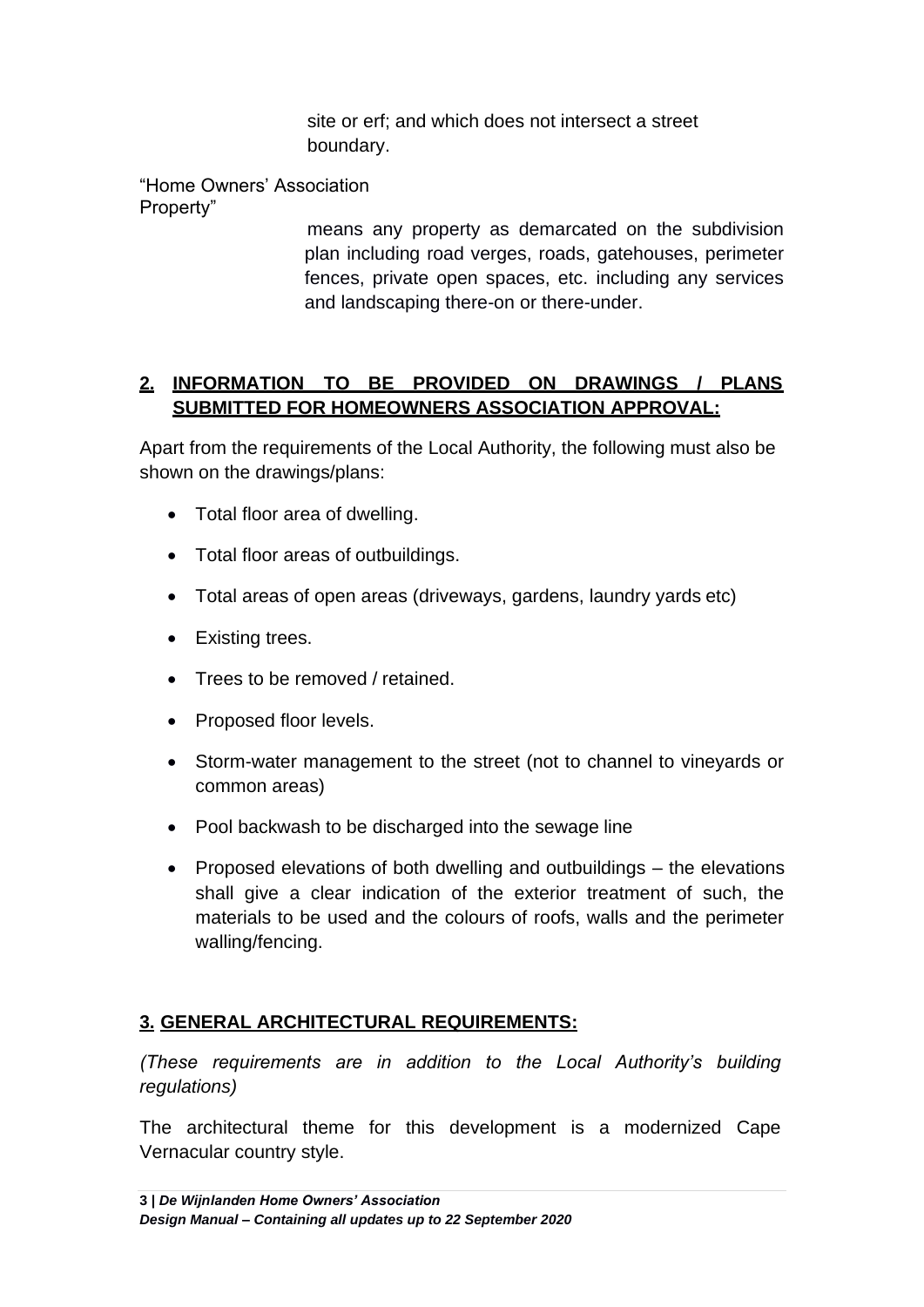This is epitomized by houses being painted in earthy colours, dark roof sheeting (tones of grey or green), small louvres to the upper gable areas, and simple balustrades and pergolas. The feel of the development strives towards an understated rural elegance by means of simplistic styling along traditional lines, with the focus on natural materials and tones. The "one room" architectural design philosophy is encouraged to give variety to the form and composition of the houses. Variety will also be achieved through the use of different colour tones. This development does not encourage a variety of individual architectural styles.

The minimum floor area of the dwelling on erven 54 to 98 (excluding garages and storerooms) shall not be less than 250 square meters (two hundred and fifty square meters).

#### **3.1 Height restrictions:**

The maximum height of any building is limited to 8.5m from mean finished ground level to the mid pitch of the roof. No buildings may exceed two storeys.

### **3.2 Roofs:**

No hipped roofs shall be permitted. Only Colomet roof sheeting (or equal approved) in dark colours i.e. shades of grey or green shall be permitted (refer to samples). No reflective roofing material may be used. Roof pitches shall be 40° or 45°, with minimal overhang i.e. no eaves. Roofing to the main structure to be predominantly pitched with gable ends in combination with "flat" roof areas (the minimum pitch for "flat" roofs being 1.5°). The area of the building under "flat" roof shall not exceed 40% of the total floor area.

## **3.3 External Colours and Finishes:**

Wall colours shall be limited to an HOA set of approved earthy colours. Approved colours are available at the estate manager's office.

Shutters, doors and windows shall be natural timber or painted in one of the HOA approved colours.

Shutters shall be rectangular, of vertical proportions and simple in design.

Epoxy coated aluminium windows and doors shall be permitted as long as these are similar in colour to the HOA approved colours.

Windows and doors shall have vertical proportions. In the event that sliding doors are required, resulting in openings of horizontal proportions, the visual impact of these shall be minimized by means of covered terraces or balconies.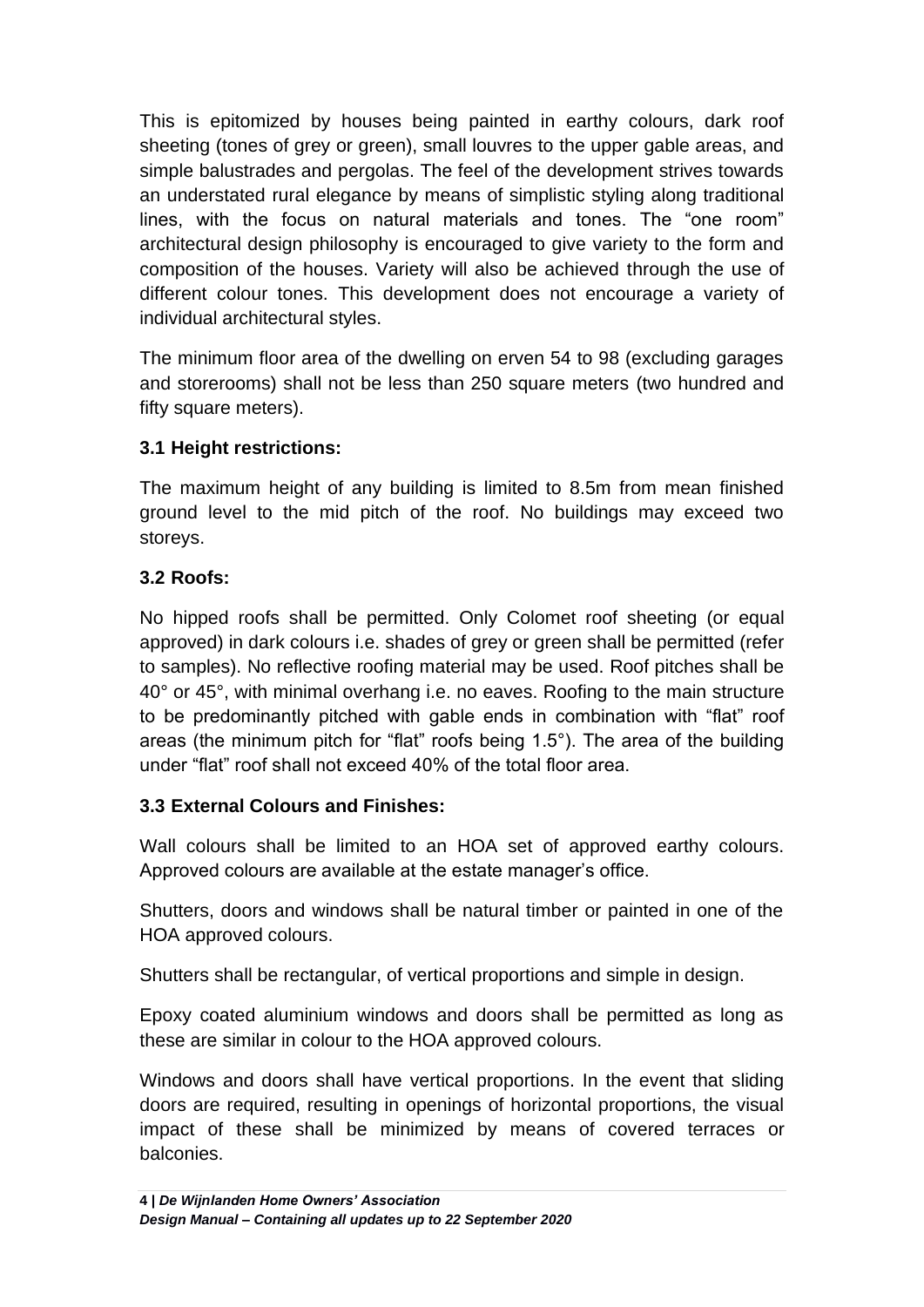Pergolas are to be of a simple design and constructed of timber.

Planting of creepers is encouraged to cover pergolas.

Aluminium gutters to be the same colour as the roof; the downpipes to be the same colour as the walls.

No face brick shall be permitted, unless a feature e.g. plinths or bases to columns. The brick to be "lime-washed".

No timber houses will be permitted.

#### **3.4 Boundary Walls and Fences:**

Yard walls and screen walls should complement the basic materials of the buildings.

Plastered and painted block / masonry walls with or without plinths, in combination with palisade panels are preferred. Boundary walls shall not exceed 1.8 meters above ground level. No modifications or additions to any external boundary walls / fences around the Estate shall be permitted unless it is for the purpose of improving security and approval has been obtained from the HOA in writing. No precast concrete or "vibracrete" walls shall be permitted.

Black plastic-coated diamond mesh wire fences are permitted to a maximum height of 1.8 meters, provided that suitable hedge material is planted immediately after the erection of the fence and maintained at all times. Fences other than the black plastic-coated diamond mesh may be used subject to the approval of the HOA.

#### **3.5 House Forms:**

Plan forms shall be predominantly rectangular and composite rectangular.

Curves are not encouraged. Notwithstanding the fact that the building plans may comply with the above, the endorsement of such plans shall be at the sole discretion of the Home Owners' Association with final approval by the Local Authority. Nothing in the above shall be construed as permitting the contravention of the Conditions of Title of any erf or By-Laws of the Local Authority.

#### **3.6 General:**

• Awnings, TV aerials, external blinds, and other items, which do not form part of the basic structure, should be clearly shown and annotated on the drawings submitted to the HOA. TV aerials, satellite dishes, antennas, etc. may not be attached to any chimney or mast. Preferably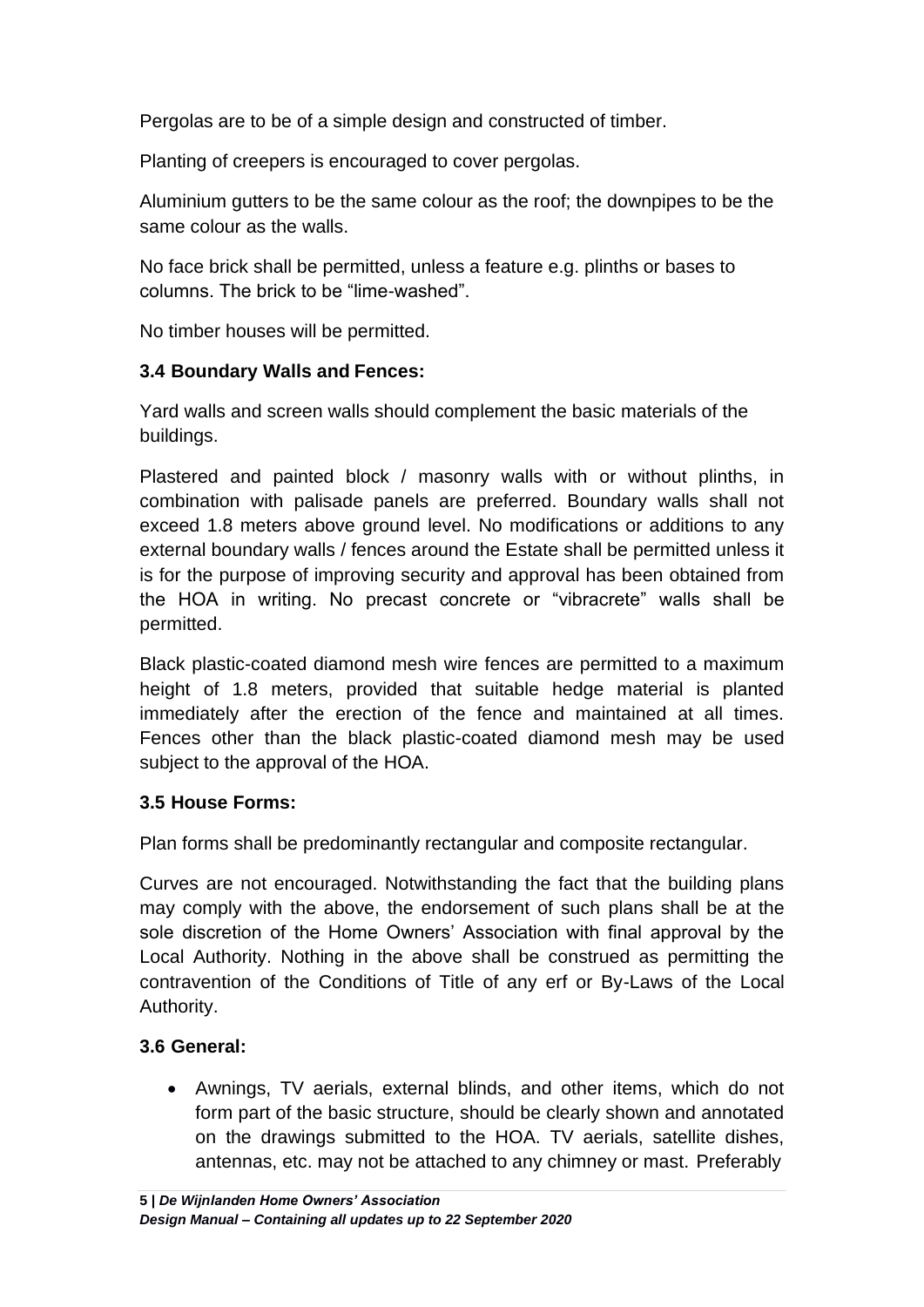these should not be visible from the road.

- Solar heating panels or Photo Voltaic (PV) panels, should be incorporated into the buildings to form part of the basic structure, should be clearly shown and annotated, and should not extend above the roof profile. Preferably these should not be visible from the road. Solar heating or PV panels which are retrofitted need to be separately approved by the HOA for aesthetic purposes.
- Hot water cylinders should be in the roof and not exposed.
- Water tanks (jojo tanks) shall not be visible from the street elevation.
- Airconditioning units shall be fully screened from street elevation and preferably not be visible from the road.
- Outbuildings and additions should match the original design and style, both in elevation and material usage and must conform to a proper approval process.
- Carports are allowed provided it matches the original design and style of the house as far as roofing, guttering, paint colour and pergolas are concerned. Temporary carports and shade netting will not be allowed.
- No persons shall store any motor vehicle, caravan, boat, trailer and the like on any place on the Estate except on the owners' erf, provided that it meets the approval of the HOA.
- Washing lines, dog kennels and garden sheds shall be fully screened from the street elevation or other visible elevations. Dog kennels may not exceed 1.41m x 1.41m and garden sheds may not exceed 2m x 2m in size. The same height restriction of 1.8m applies.
- Corner strips to gable ends to be of the same material and colour as the roof.
- No winblocks shall be permitted.
- No awnings shall be permitted.
- All plumbing to be concealed.
- Driveways must be constructed over carriageway crossings. Driveways and Parking areas visible from the road must be paved either with interlocking pavers in approved HOA colours, or be cobbled, or to have stone aggregate laid in cement with concobble edging.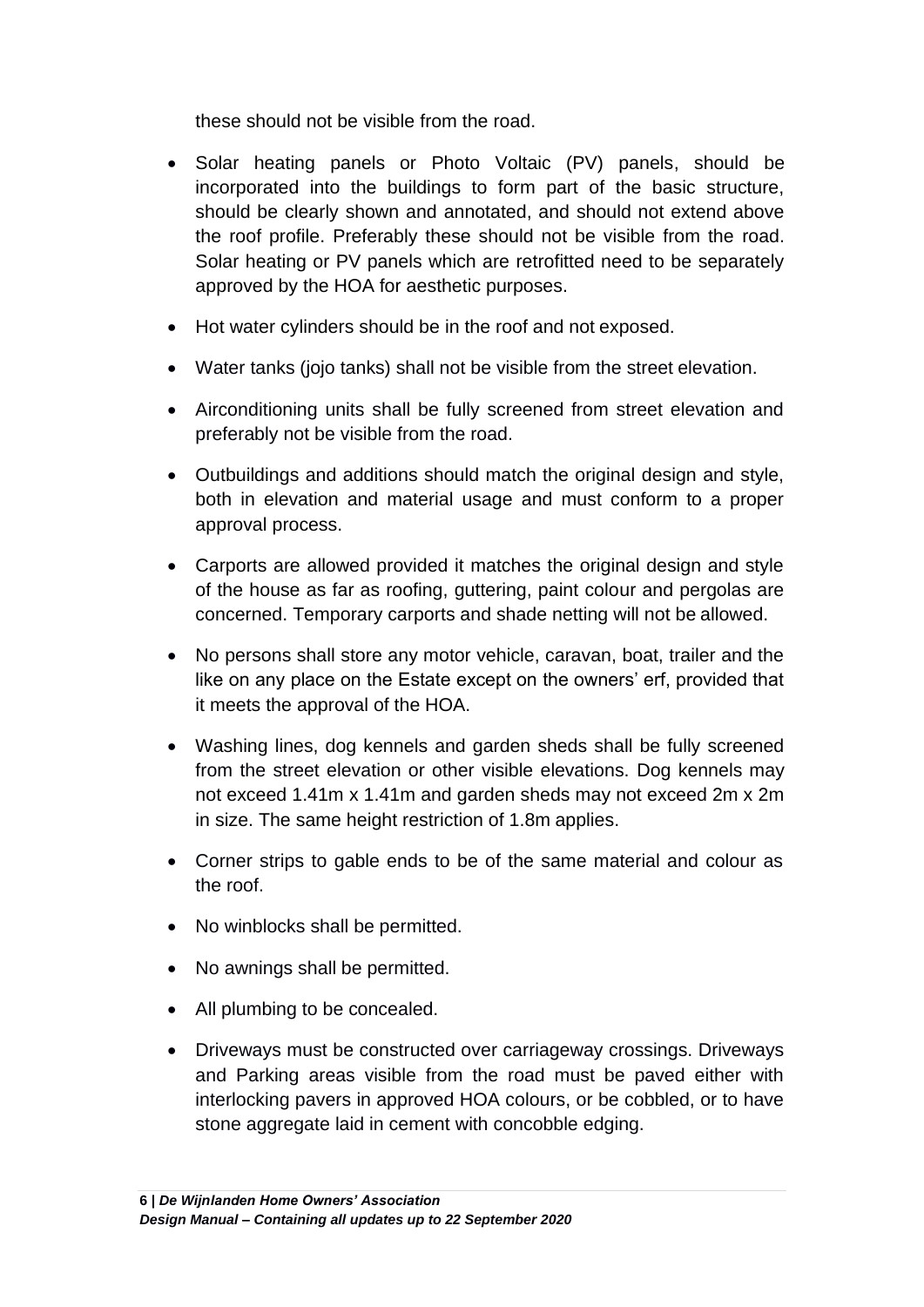- Where balustrades and security gates are visible from the road they must be simple in design with vertical lines and must match the house in both design material and colour. Balustrades are allowed in wood, powder coated or anodized steel or should be painted the match the colours of the roof and windows.
- No external burglar bars are permitted.

## **4. TOWN PLANNING SCHEME CONTROLS:**

Apart from the Design Guidelines, all plans shall comply with the conditions stipulated on the Approved Precinct Plan, copies of which are obtainable from the Council as applicable to the property.

#### **4.1 Building Lines:**

Street boundary building line: 4 metres

Side/Lateral boundary building line: Portions 54 to 98: 3 metres to any side boundary, in order to create visual corridors onto the vineyards

All portions other than 54 to 98: 2 metres to any side boundary.

Rear boundary building line: 3 metres

#### **4.2 Coverage:**

The maximum coverage shall not exceed 50%.

#### **5. SITE ENVIRONMENT ISSUES:**

The objective is to ensure that the proposed development of the property takes into account the surrounding environment, particularly with regard to the wine farm activities within the Estate, and that the construction thereon takes place in an appropriate manner.

The owner of each erf will be responsible for any development on the erf, including any damages caused by such activities. The owner shall ensure that his/her contractor, subcontractors, employees, suppliers, agents or servants are fully aware of the requirements detailed in these Guidelines and is fully compliant with the Health and Safety Act and the Labour Relations Act.

Any approved external house alterations must be completed within six (6) months of commencement.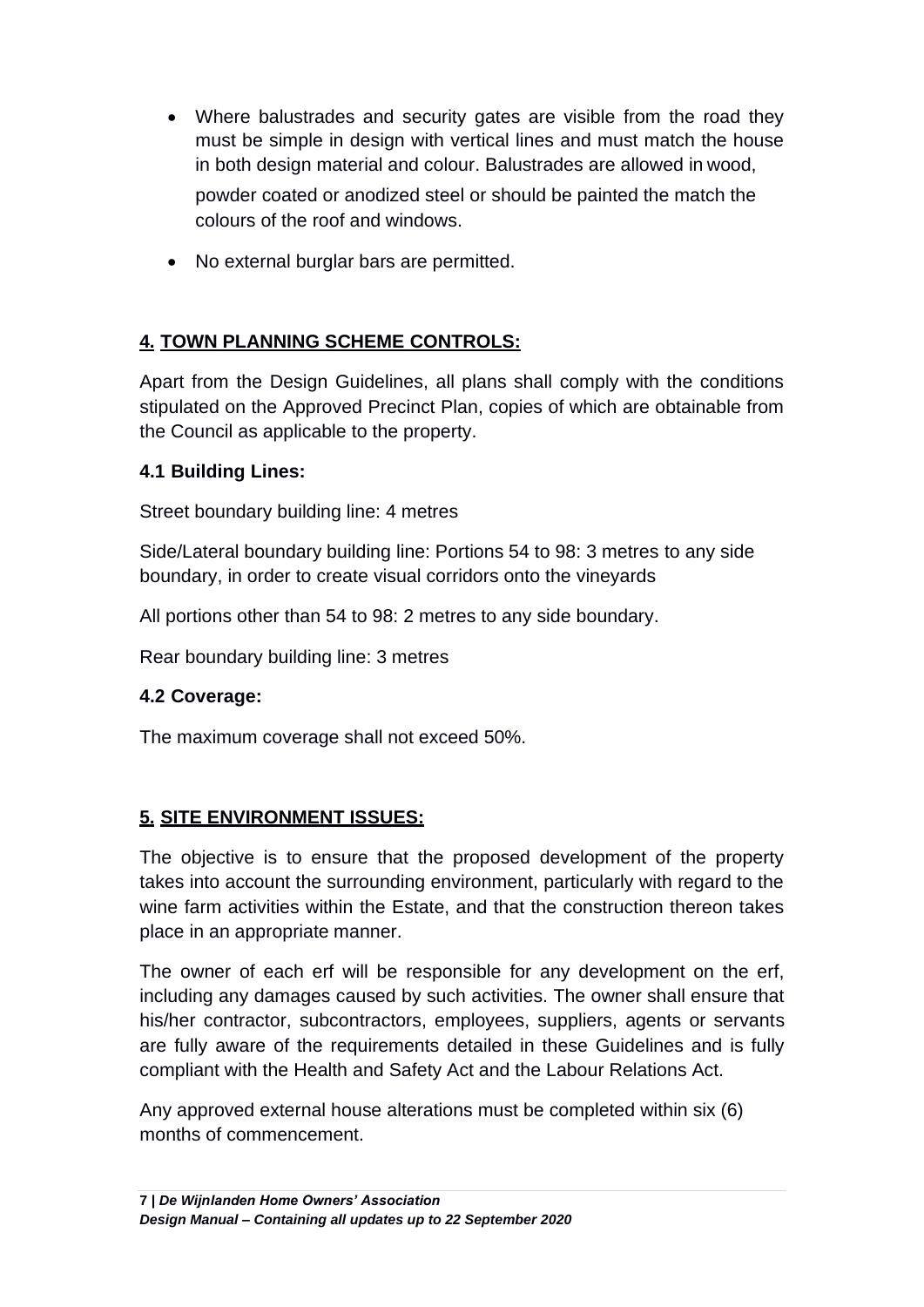#### **Environment Guide Lines:**

Any building material, imported material, etc. shall be stored within the erf boundaries with proper protection against wind and water erosion. All construction activities and the placing of cabins, chemical toilets, stores, etc. shall take place within the erf boundaries.

Any vehicles and other engine operated equipment and machinery must be maintained in good condition in order not to contaminate the soil, stormwater system, roads, road reserves, etc. with fuels, oils, hydraulic, fluids etc.

Fuels and oils must be stored in leak proof and sealed containers, as to protect them from the elements. Trees to be retained on an erf shall be properly protected against any damage during construction. No sand, cement, oil, fuel, paint etc. shall be allowed to be washed into the stormwater system, roads, etc. The contractor shall provide adequate sanitary facilities for all his employees, subcontractors, etc. These facilities shall be well maintained and always kept in a clean and hygienic condition.

Refuse / Building rubble (food waste, cable pieces, tree stumps, building materials, oils, etc.) shall be properly managed and controlled, and shall be removed off site to a site approved by the Local Authority at least once a week. Refuse bins shall be provided on each erf and shall be wind proof and animal proof.

Blasting, drilling, hammering, or any other activity that causes noise pollution shall be strictly during working hours as per the Local Authority requirements. The use of readymix concrete is encouraged. Cement must be mixed on mixing boards, and not directly onto the ground surface (cement powder has a high PH and spillage will adversely affect the chemical properties of the soil and water).

No burial or burning of refuse will be allowed on any erf or property of the Home Owners Association. Dust should be properly controlled. No person may remove, damage or deface any tree on any part of the common property without the written consent of the Home Owners' Association.

Subcontractors will be required to comply with Environmental Legislation and by-laws, including the National Environmental Management Act (NEMA), Act No 107 of 1998 and the Environmental Conservation Act, Act No 73 of 1989. All subcontractors have a 'Duty of Care' to the environment in terms of section 28 of NEMA. 'Every person who causes, has caused or may cause significant pollution or degradation of the environment must take reasonable measures to prevent such pollution or degradation from occurring, continuing or recurring, or in so far as such harm to the environment is authorized by law or cannot reasonably be avoided or stopped, to minimize and rectify such